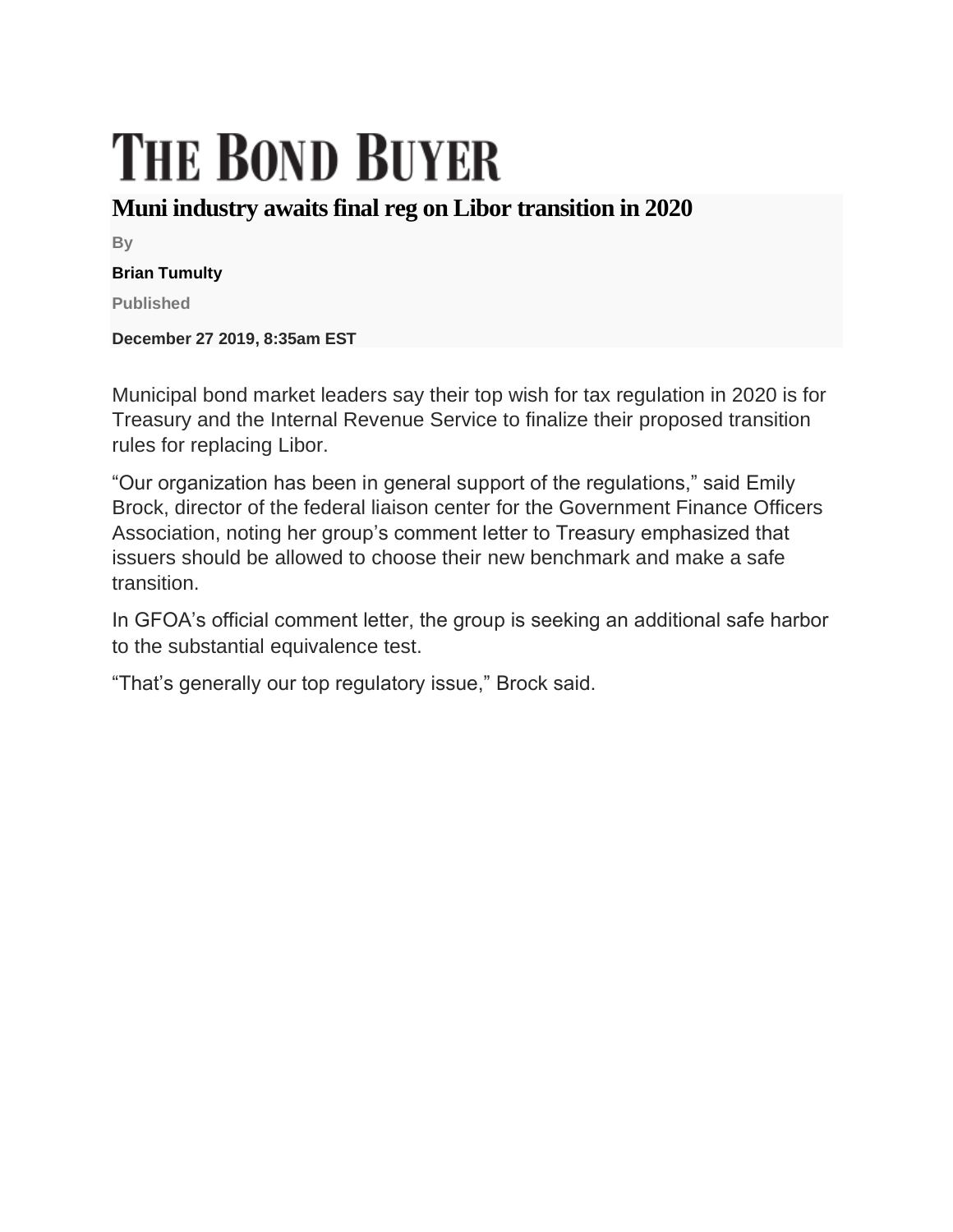

Richard Moore, president of the National Association of Bond Lawyers and a tax partner at Orrick Herrington & Sutcliffe in San Francisco. **Brian Tumulty, The Bond Buyer**

It's also the top regulatory issue for the National Association of Bond Lawyers, according to NABL President Richard Moore, a tax partner at Orrick Herrington & Sutcliffe in San Francisco.

NABL submitted a 22-page comment letter to Treasury to ensure that the taxexempt bond market receives consideration.

Libor, an acronym for the London Inter Bank Offered Rate, is being phased out at the recommendation of the Alternative Reference Rates Committee created by the U.S. Federal Reserve Board and the Federal Reserve Bank of New York.

The new alternative reference rates cited by Treasury and the IRS include the Secured Overnight Financing Rate (SOFR) published by the Federal Reserve Bank of New York and the Federal Funds Rate.

Treasury is including all other interbank offered rates, or IBORs in other countries, including Switzerland, Japan and the European Union.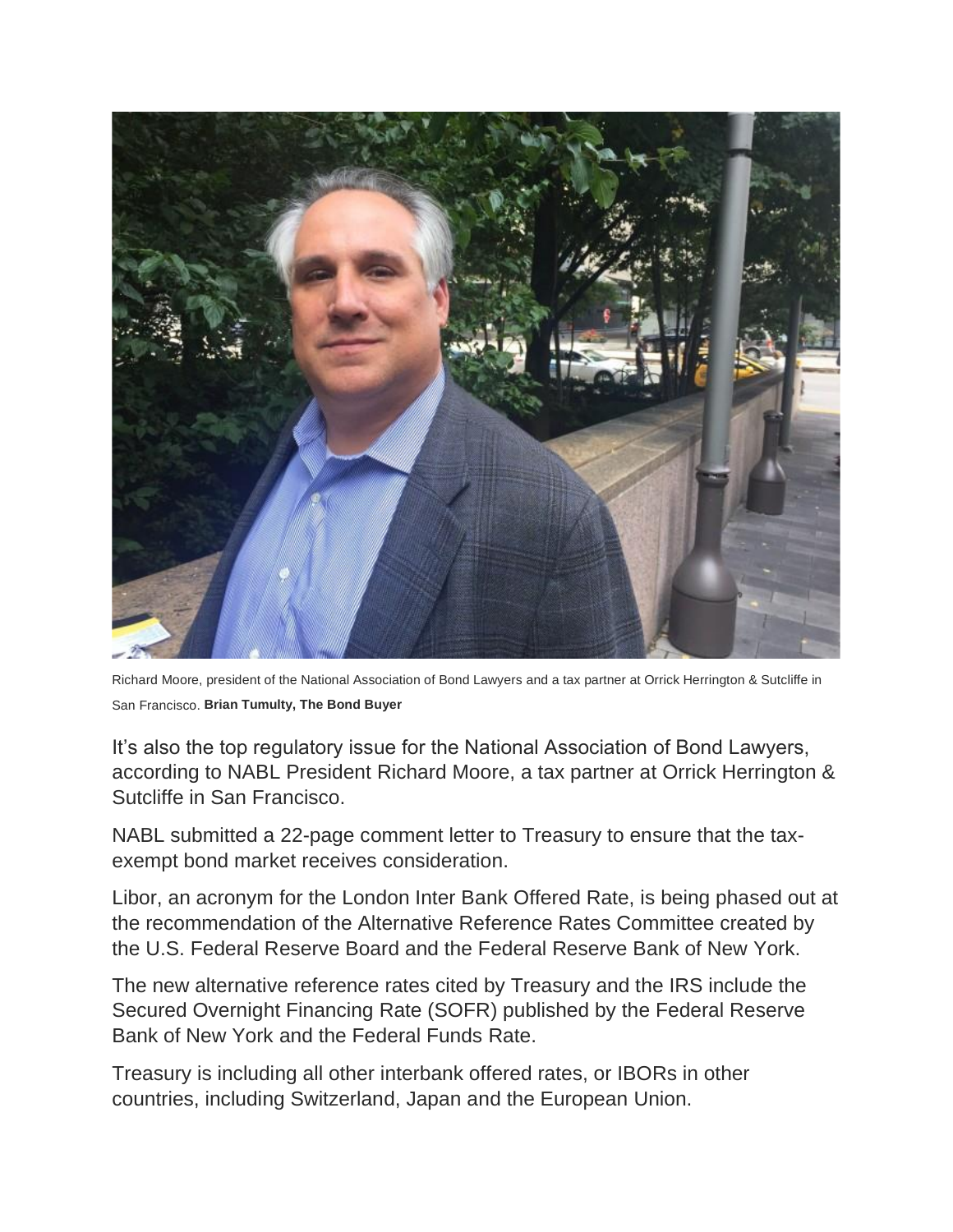All other tax-related regulatory initiatives are expected to remain on hold until a successor is hired to replace John Cross as the Treasury Department official involved in tax exempt bonds. His former position as associate tax legislative counsel at the Office of Tax Policy is not a political appointment, but there's no public word yet on when it will be filled.

Once a successor to Cross is appointed, NABL is hoping Treasury and the IRS can finalize a reissuance regulation.

NABL also has submitted comments on Revenue Procedure 2018-26 to clarify and simplify the remedial action rules.

Another item on NABL's wishlist is tweaks to Treasury Regulation 1.141-6 on allocation in accounting which was adopted in 2015. NABL submitted a comment letter to make it easier for issuers to navigate that framework.

And NABL is hoping the IRS responds to its letter seeking a reduction in the fees charged for private letter rulings. The number of PLRs has dropped as the fees have climbed. There were only four of the rulings in 2018 when the fee rose to \$28,300 from 16 in 2008 when it was only \$11,500.

"We haven't gotten any feedback on that yet," said Moore. "We would be supportive of anything that would lessen the cost of giving state and local issuers to the private letter ruling process."

On the enforcement front, the Internal Revenue Service has announced its 2020 fiscal year compliance strategy will focus on three areas.

One will be jail bonds in respect to whether federal government use of locally built facilities or management contracts with localities cause excessive private business use.

The second is whether sinking fund over-funding causes the tax credit bonds to be arbitrage bonds.

And last area is whether variable rate bonds comply with the rebate and yield restriction rules under Internal Revenue Code Section 148.

NABL's president said, "We appreciate the targeted nature of their audit initiatives and hope that when they audit bonds, they keep the audits focused on those points as possible in order to minimize the issuer's burden and expense."

The Oct. 16 IRS announcement of its audit priorities marked the second consecutive year it has published its compliance strategy online early in the fiscal year.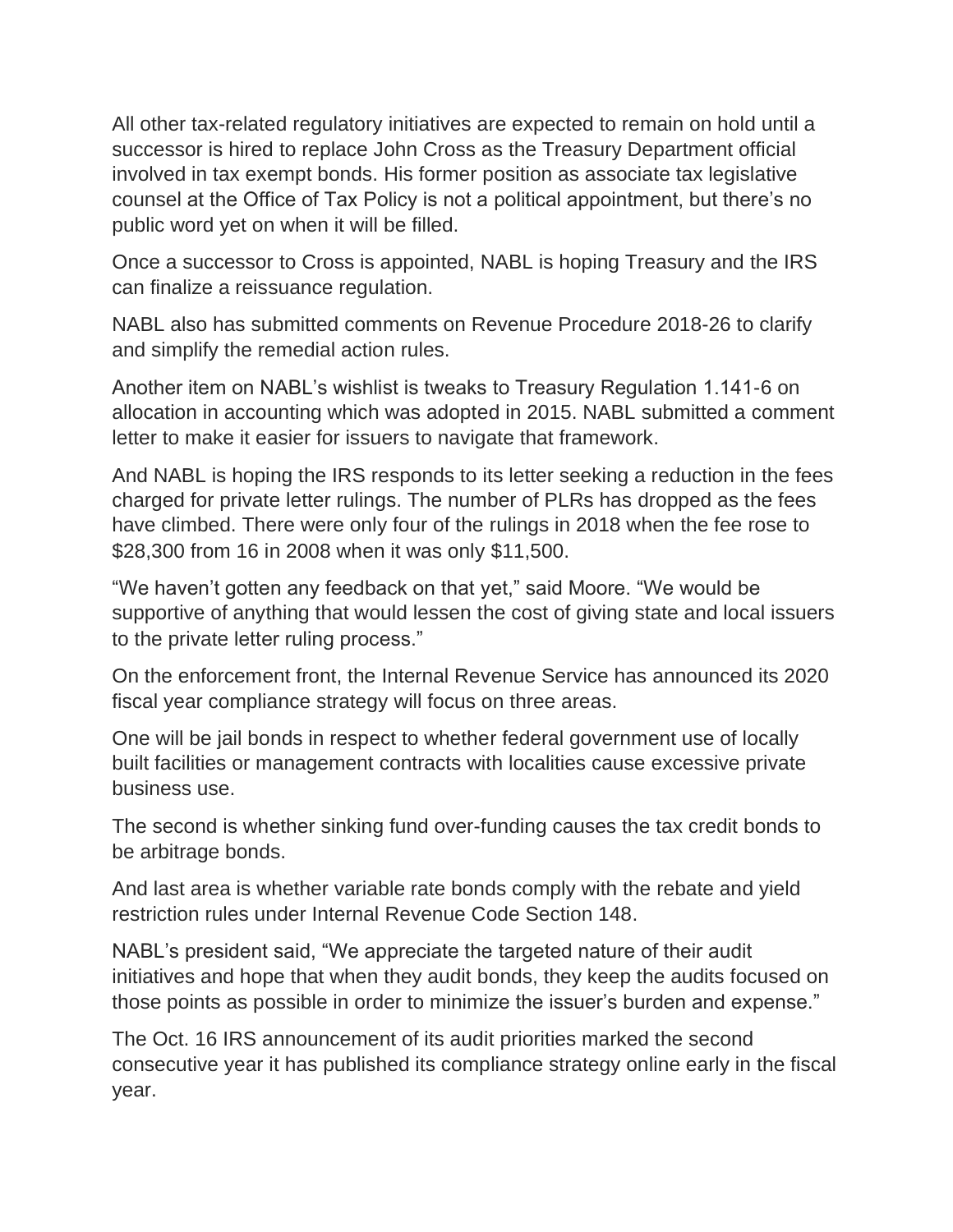This has allowed bond attorneys to advise their clients whether a new audit notice is part of a wider initiative.



Longtime IRS employee Allyson Belsome began serving as senior manager overseeing the Office of Tax Exempt Bonds in November, 2019. **Brian Tumulty, The Bond Buyer**

The IRS planned to close 500 audits in its Tax Exempt Bonds office 2019 fiscal year that ended Sept. 30 and is expected to conduct roughly that number in the current fiscal year.

In November, longtime IRS employee Allyson Belsome began serving as senior manager overseeing the Office of Tax Exempt Bonds after it was separated from the Office of Indian Tribal Government. The two offices had been combined in 2017.

Belsome, who is based in the suburbs of Chicago, most recently served as senior manager of ITG/TEB Technical which generates computer-driven guidance for selecting priorities for field audits.

Belsome already oversaw the Voluntary Closing Agreement Program, compliance reviews, technical assistance to agents, direct pay bonds and an internal computer system known as K-Net.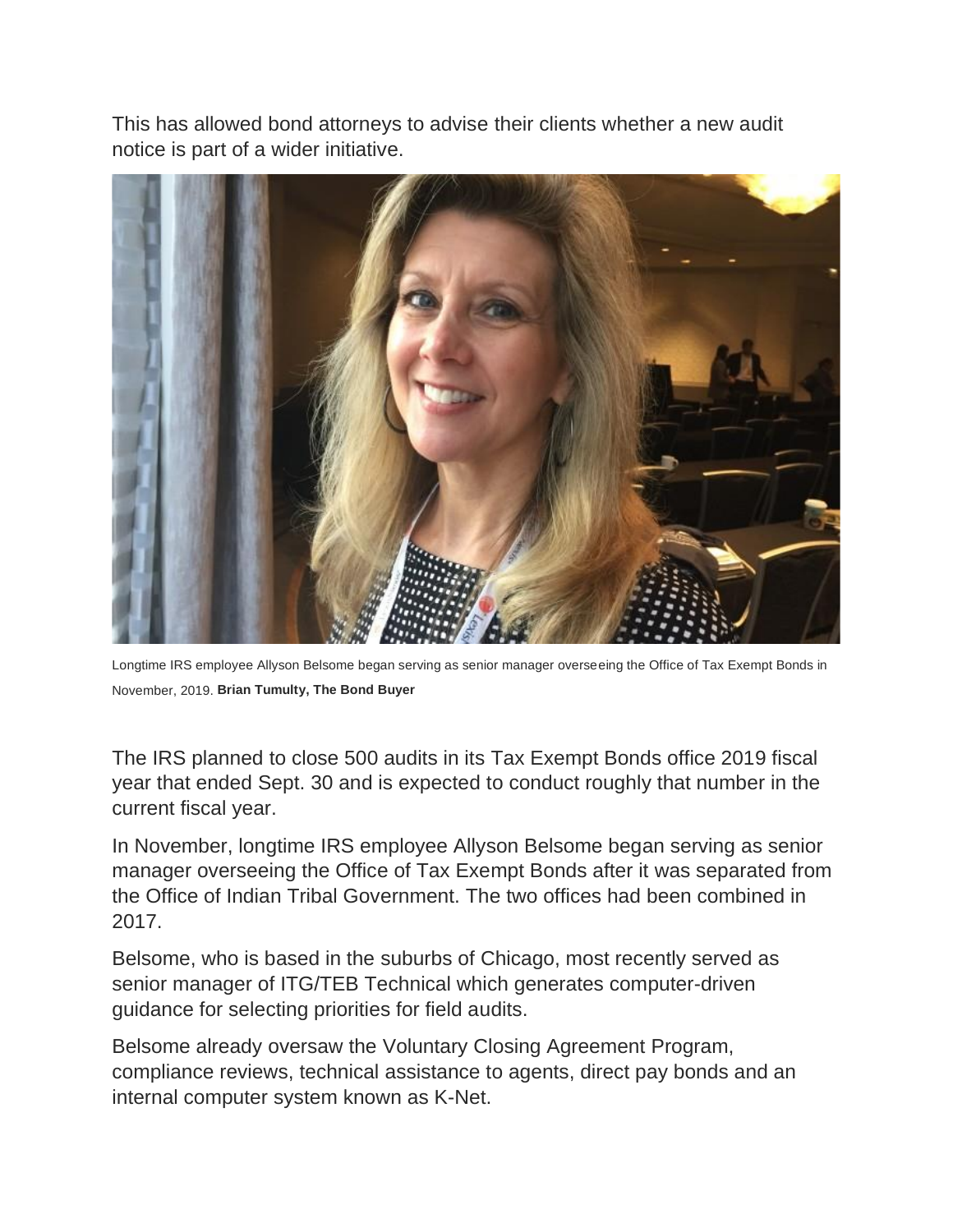The VCAP program could be the subject of an overhaul in the coming year. The IRS priority guidance for 2019-2020 includes making improvements in the selfcorrection program for tax advantaged bonds and the IRS Advisory Council released a report in November suggesting an expansion of VCAP to provide two simpler options.

The VCAP program has seen a dramatic drop in filings over the last several years falling to 27 cases in fiscal 2018 from 44 in 2017, 67 in 2016 and 122 in 2015.

"The written VCAP program can necessitate an issuer spending between \$20,000 and \$60,000 or more on attorney's fees," the IRS Advisory Council said in its report. "Over 49% of VCAP cases over the last five years took longer than 180 days to resolve and over 75% of cases took 90 days or more for resolution."

The new level 1 self-correction suggested in the report wouldn't require IRS approval for certain insubstantial and unintentional violations provided a written notice is provided.

"The notice should be simple, briefly identifying the applicable bond issue, the error type, the remediation taken, and the existence of issuer corrective actions to monitor and prevent reoccurrence of the error," the report said. "We strongly suggest that the IRS provide the form to be filed for the notice."

A level 1 response would be made by the IRS within two weeks.

The council gave as an example of a level 1 filing the failure by an issuer to invest in zero interest State and Local Government Securities known as SLGS to reduce the yield on an escrow investment. The council said the remediation "might be the appropriate yield reduction payment."

A level 2 self-correction also would involve a streamlined process with a "normally automatic IRS confirmation letter, without necessarily an IRS review, that the violation is considered corrected if the issuer has satisfied specified criteria," the report said.

"We recommend that the submission for level 2 be simple, utilizing a form that is, although streamlined, more lengthy than the level 1 postcard-type notice suggested," said the report.

If there is a level 2 review, the council recommends it be conducted by a Tax Exempt Bonds specialist without other layers of review under normal circumstances.